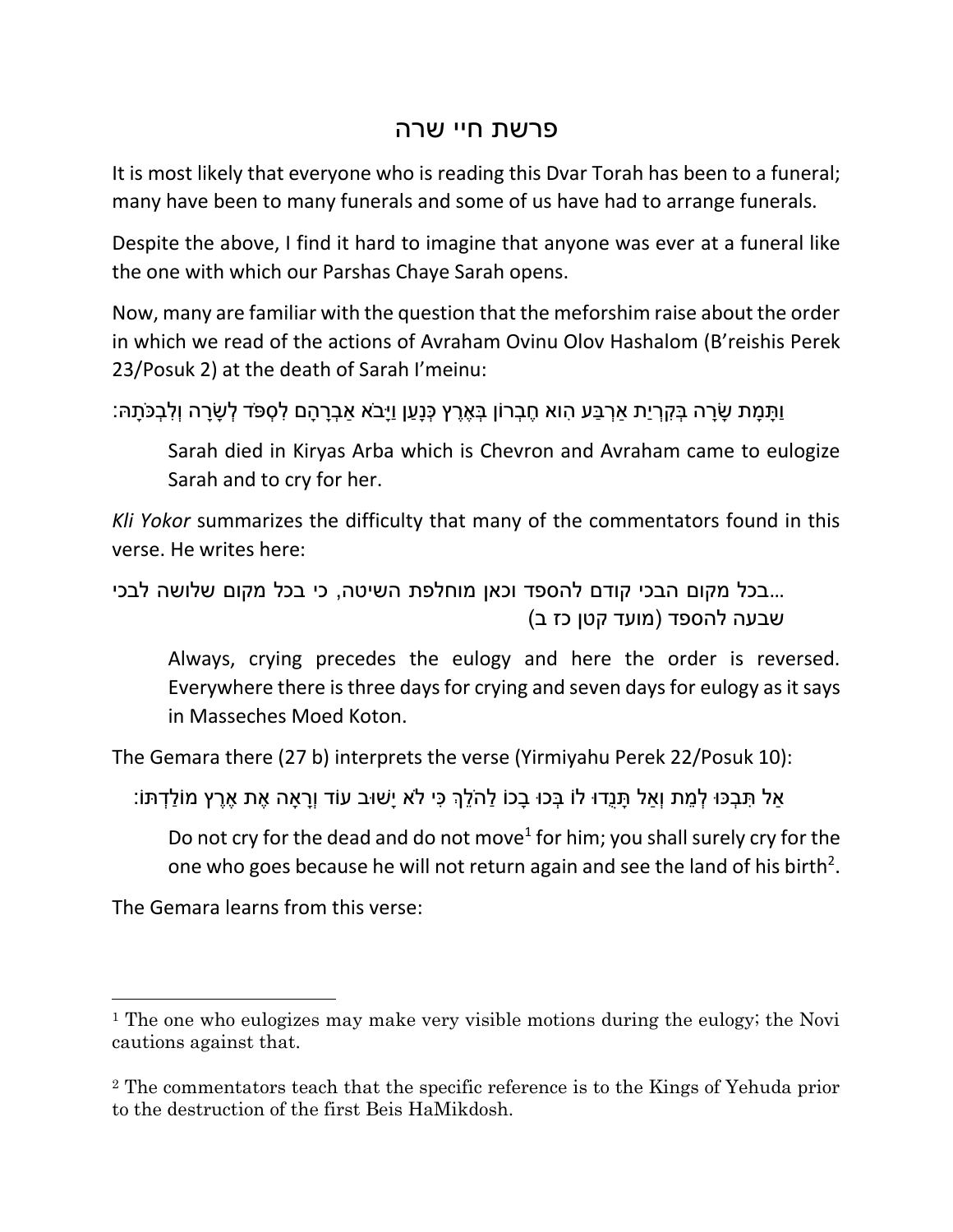אל תבכו למת ואל תנדו לו, אל תבכו למת - יותר מדאי ואל תנדו לו - יותר מכשיעור. הא כיצד? שלשה ימים - לבכי, ושבעה - להספד,

*Do not cry for the dead and do not move for him* – 'do not cry for the dead' excessively and 'do not move for him' – more than the appropriate amount. How is it to be done? Three days for crying and seven days for eulogy.

Various answers are presented to resolve this question. But it seems that another question may have been ignored. And that takes us to our statement that the funeral of Sarah I'meinu was unique.

What was that uniqueness?

Imagine being at a funeral, the mourners are present as well as those who came to give *kovod* to the deceased and to bring comfort to the mourners. Tears are shed; eulogies are recited.

Imagine if following the tears and eulogies the lead mourner would say: I will now go and arrange the burial!

Shocking, yes? Incomprehensible, correct?

But that is what happened some 3695 years ago as we read (ibid. P'sukim 3-4):

וַיַּקַם אבְרַהַם מֵעַל פָּנֵי מֵתוֹ וַיְדַבֵּר אֵל בְּנֵי חֶת לֵאמֹר: גֵּר וְתוֹשַׁב אנֹכִי עָמַּכֶם תִּנּוּ לִי ָּאֲחֻזַּת קֵבֶר עְמַּכֶם וְאֵקְבָּרָה מֵתִי מִלְּפָנַי:

Avraham arose from over his deceased and he spoke to the Hittites saying: I am a stranger and a resident with you; give me a permanent burial place with you and I will bury my deceased from before me.

How are we to understand this absence of appropriate order? There is a Mitzvah to bury the dead as quickly as possible and to avoid unnecessary delays. The prohibition of delaying the burial is called המת הלנת, literally leaving the 'dead overnight'.

That prohibition is learned from the Posuk in Parshas Ki Setze. We read there

ֿלֹא תַּלִין נִבְלַתוֹ עַל הַעֵץ כִּי קַבוֹר תִּקְבְּרֵנּוּ בַּיּוֹם הַהוּא כִּי קִלְלַת אֵ...ל'קים תַּלוּי וְלֹא ֹתְטַמֵּא אֶת אַדְמָתְךָ אֲשֶׁר ה' אֱ...ל'קיךָ נֹתֵן לְךָ נַחֲלָה: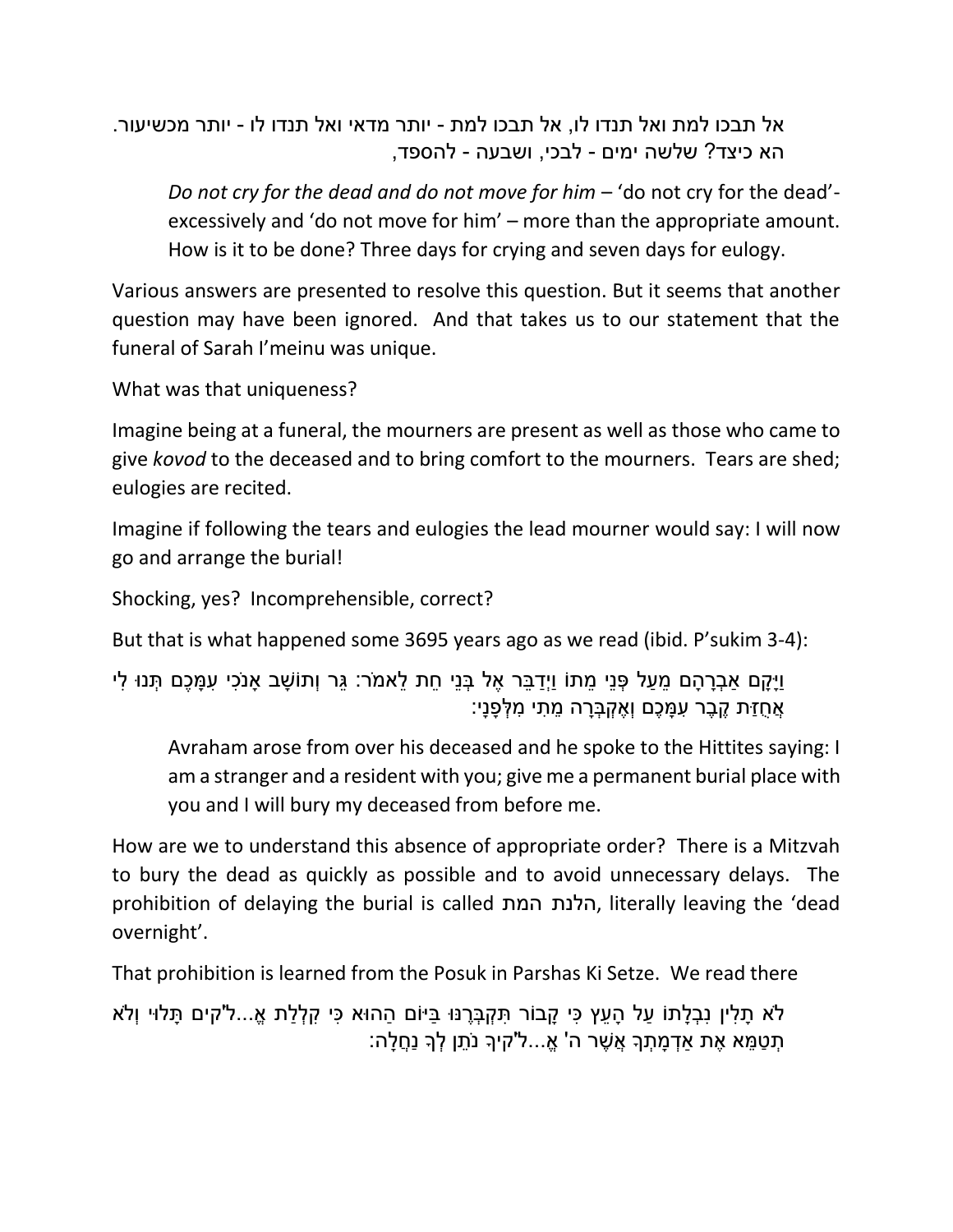Do not leave the dead body on the wood but you should surely bury him on that day because it is a curse of G-d that is hanging<sup>3</sup>; do not defile your land that Hashem your G-d gives to you as an inheritance.

In Masseches Sanhedrin we learn that the body that is hanged is put in that position immediately before sunset so that when sunset arrives it is removed. Therefore תלין לא does not mean only 'not to leave the body overnight' but it means not even to leave it 'into the night'.

Therefore, as we know, before the hespedim take place the burial site is arranged and prepared so that as soon as the eulogies are completed the body can be taken and placed in its permanent site<sup>4</sup>. Would we not have expected Avraham Ovinu to have made certain that the burial would proceed unimpeded and then begin the funeral with his eulogies?

To approach an understanding of the events that occurred and why they occurred we must first relate to the nature of the *hesped*-eulogy.

l

<sup>3</sup> The context of this Posuk is a person who has been killed by Beis Din and whom the Torah requires that his body be displayed by Halachic 'hanging'. The Halachah is that he is 'hanged' for a brief moment and then buried by sundown.

If even if this person must be buried immediately, certainly those who die not by a Beis Din punishment must be buried quickly.

<sup>4</sup> I will never forget the funeral of Rav Moshe Soloveichik ZT"L of Zurich. Rav Soloveichik was brought from Switzerland to Eretz Yisroel following his death in Iyar, 1995. The hespedim were after midnight in Mattersdorf at Yeshivas Torah Or.

Even at that late hour there were some 10,000 people on the sidewalks and the streets. The police had repeatedly requested that people stand on the sidewalks and not on the street so that emergency vehicles could access the location in case of need. The crowd was not so responsive and the police delayed the start of the funeral.

After about 20 minutes of police cajoling without success, the Rosh HaYeshiva the Gaon Rav Chaim Pinchas Sheinberg ZT"L approached the microphone and said in a loud, but broken voice, 'Everyone, must move to the sidewalks and adhere to the directions. You are preventing the funeral from proceeding and you do not know how much *tzaar* and pain that you are causing the niftar by not allowing him to be buried as swiftly as possible!'

With these words, the crowd immediately found their proper place and the funeral began.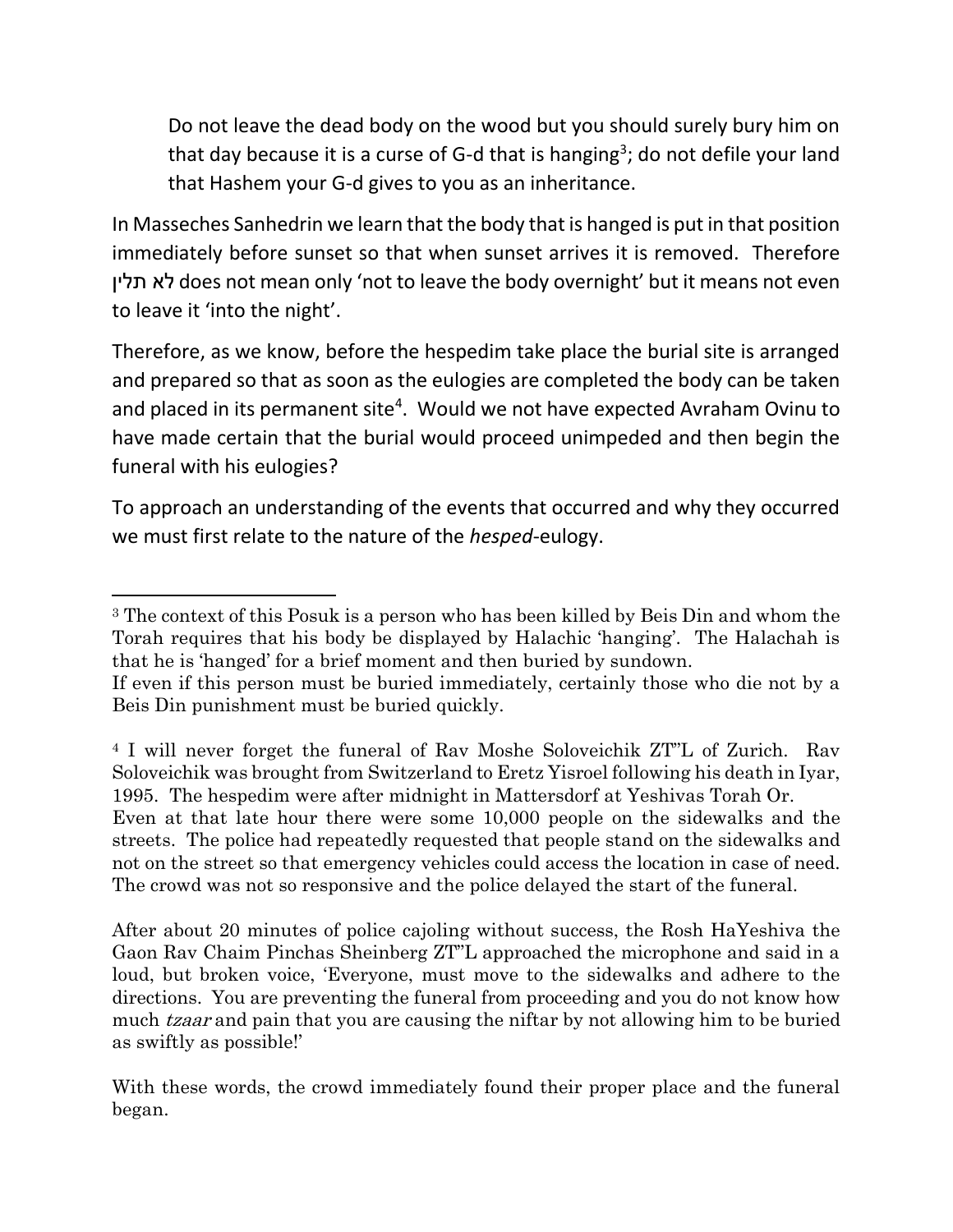We read in Shulchan Aruch Yoreh Deah (Siman 344/s'if 10):

מי שצוה שלא יספדוהו שומעין לו.

If someone instructed that no eulogies should be recited for him after his death – we listen to him [and no eulogies are to be recited]<sup>5</sup>.

It could very well be that in such an instance the family wants eulogies to be said. They may want the eulogies to be said because they feel that such would be the honor due the deceased or, perhaps, they will be embarrassed if they are perceived as not giving proper honor to their relative.

Nonetheless, the Halachah (Masseches Taanis 21 a) reminds us that

מצוה לקיים דברי המת

One is obligated to fulfill the wishes of the deceased.

The application of this principle in an instance when the deceased had instructed not to eulogize him is found in Masseches Sanhedrin 46 b.

The Gemara queries:

```
איבעיא להו: הספידא, יקרא דחיי הוי או יקרא דשכבי הוי? - למאי נפקא מינה? דאמר 
                לא תספדוה לההוא גברא. אי נמי - לאפוקי מיורשין.
```
There was a question to the *talmidim* in the Beis HaMidrash: Is the purpose of a eulogy to give honor to the living or to give honor to the dead? What is the difference – in any case a eulogy is said? The difference between these two reasons would be if the deceased had given instructions that he should not be eulogized. Another difference is whether the heirs have to pay the wages of one who was hired to eulogize.

Of course, a *hesped* can serve both functions, honoring the dead by describing his merits and the way in which his life can be an inspiration to others. It can honor

 $\overline{\phantom{a}}$ <sup>5</sup> The Rama writes there:

אבל אם צוה שלא לנהוג עליו שבעה וגזירת שלשים, אין שומעין לו: But if a person instructed that the mourners should not observe the 7 and 30 days of mourning, *shiva* and *shloshim*, we do not listen to him [and the mourners observe *shiva* and *shloshim*.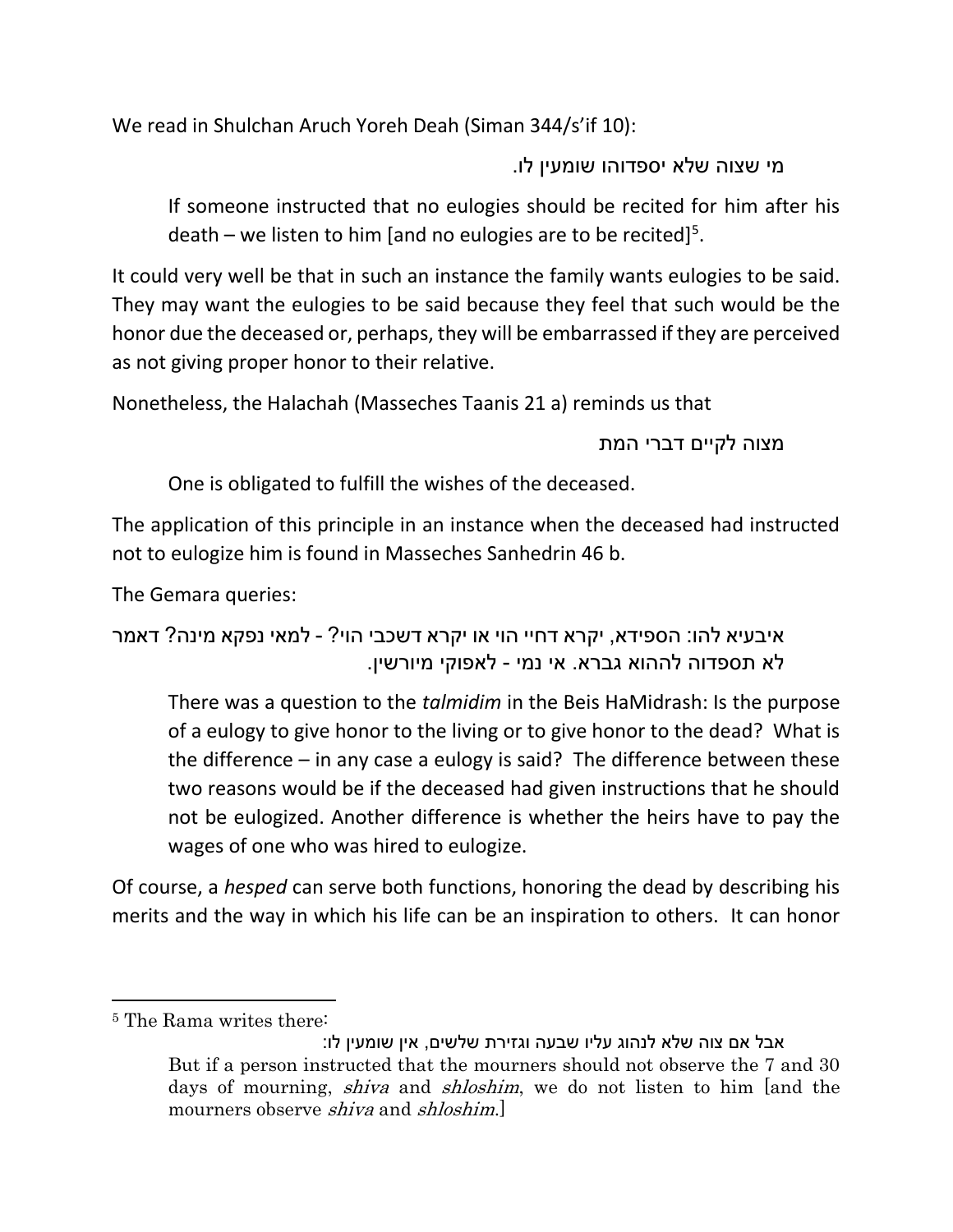the living by adding importance to the family of the deceased, encouraging the community to comfort them.

However, if the purpose of the eulogy is primarily to honor the dead, then the deceased can defer that honor. At the same time, if that is the purpose of the *hesped*, to honor the dead, then the deceased retains that right even after his death to be properly eulogized and his heirs, those who inherit his estate, can be required by Beis Din to provide a proper funeral, and pay all of its attendant expenses, from the funds that they received as their inheritance.

The Gemara brings many proofs that the purpose of the *hesped* is דשכבי יקרא, to give honor to the deceased. The very first proof is from our Parsha. The Gemara writes:

תא שמע: ויבא אברהם לספד לשרה ולבכתה, ואי אמרת משום יקרא דחיי הוא - משום יקרא דאברהם משהו לה לשרה?

Come and hear – the Posuk says, 'Avraham came to eulogize Sarah and to cry over her'. If the reason for the *hesped* was to give honor to the living, to Avraham – is that a reason to post the burial of Sarah – for the benefit of her survivors?

The Gemara finds a reason to show that this proof, and the others that follow it, is inconclusive. But the conclusion there final proof is:

שמע מינה: יקרא דשכבי הוא, שמע מינה.

We hear from this – the *hesped* is to give honor to the deceased. That is what hear from this<sup>6</sup>.

Thus, we understand why an instruction given by the deceased not to have hespedim is honored, even when the surviving family objects<sup>7</sup>.

l

 $6$  According to the style in which the *Talmud Bavli* was written, a Halachic statement preceded by and concluded with the phrase מינא שמע, we hear from this, indicates a Halachic decision.

<sup>7</sup> We mentioned above, in note 5, that if the deceased would instruct his survivors that the Halachic mourning periods, aveilus, should not be observed, we ignore those instructions. The *shiva* and *shloshim*, the seven and thirty mourning periods are observed no matter.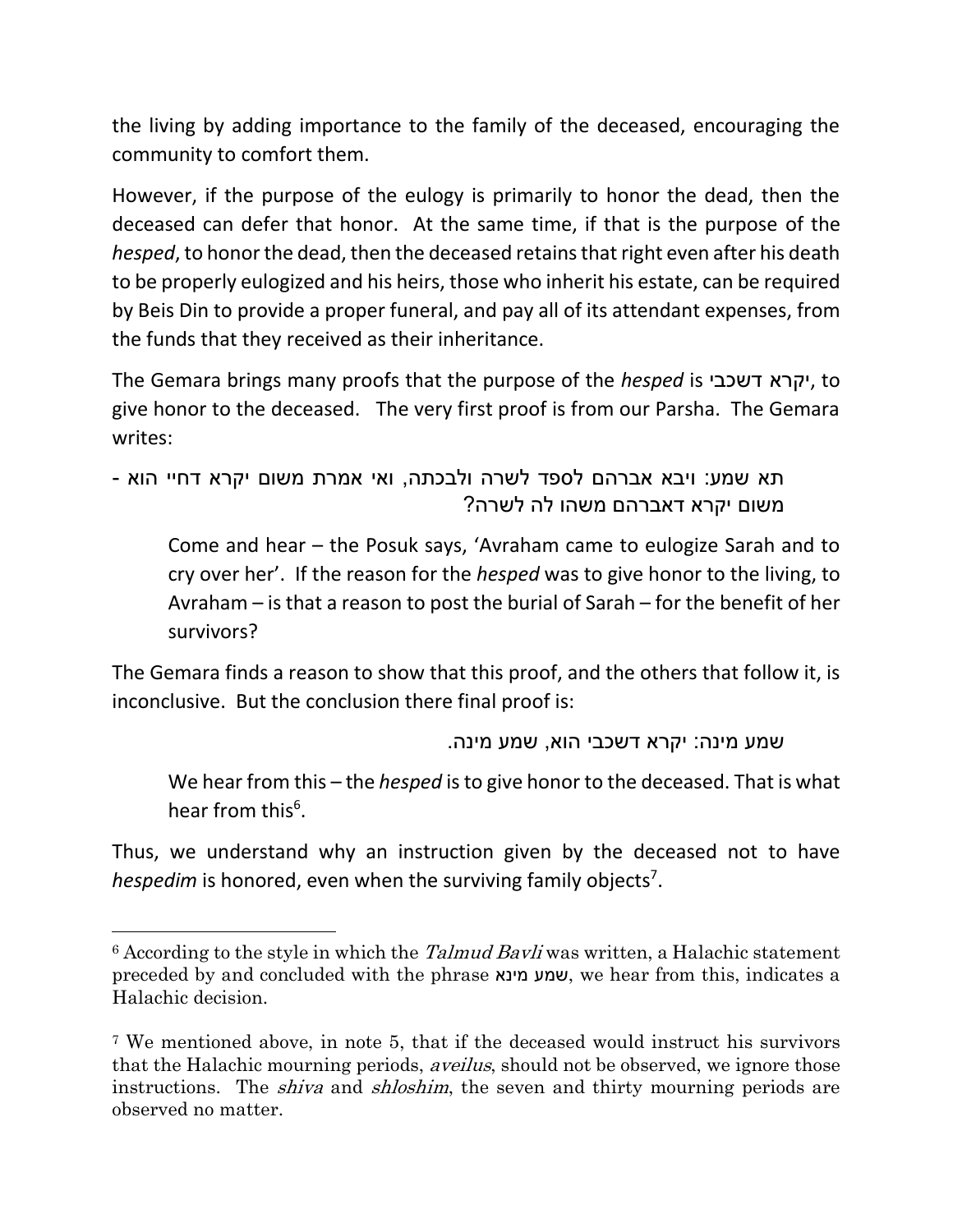And thus, the *hesped* for Sarah I'meinu was certainly in her honor and the burial could be delayed until after the *hesped*, but the question remains – why didn't Avraham Ovinu arrange for the burial prior to his eulogy so that immediately following the requisite eulogies she could be brought to her resting place?

Midrash HaGodol comments on the Posuk:

וַיַּקם אבָרהַם מעל פָּנִי מתּוֹ ווָדבּר אֵל בְּנֵי חת לאמֹר:

Avraham arose from over his deceased and he spoke to the Hittites saying.

The Midrash writes:

 $\overline{\phantom{a}}$ 

אין דבור אלא לשון תנחומין כמא דאת אמר (ישעיה מ/ב<sup>8</sup>) דברו על לב ירושלים. מגיד הכתוב שכשהיתה שרה קימת היו אנשי המדינה מצליחין בכל דרכיהם, כיון שמתה אפס כל יופי ונתבלבלו כולם. עמדו כולם בבכייה ואבל וצרה עד שעמד אברהם אבינו ודבר על ליבם ואמר, בניי אל ירע לכם, כך הוא מנהג העולם לצדיקים ולרשעים שנאמר (קוהלת ט/ב $(9)$  הכל אשר לכל מקרה  $\,$ אחד לצדיק ולרשע אלא לרצונכם שתתנו לי מקום קבורה ולא בחינם אלא בדמים ודיבר להם בלשון רכה.

It should be noted though that there is a distinction between the *shiva* and *shloshim* mourning periods which are incumbent upon all mourners and the twelve-month mourning period that is incumbent upon the children of the deceased only.

That latter mourning period was instituted as part of the Mitzvah of ואם אב כיבוד, honoring one's parents, and it applies even after death. There are many *Poskim* who say that if the deceased instructed that that period not be observed, we follow his instructions because, unlike the *Shiva* and *Shloshim*, the 12 month mourning is to honor the deceased and the deceased can decline that honor.

<sup>8</sup> The entire verse reads: ַדְּבְּרוּ עַל לֵב יְרוּשָׁלֵם וְקִרְאוּ אֶלֶיהָ כִּי מָלְאַה צְבָאָהּ כִּי נִרְצָה עֲוֹנָהּ כִּי לָקְחָה מְיַד ה' כִּפְלַיִם בְּכָל ַחטֹא ֶתי ָּה: Speak upon the heart of Yerushalayim, call to it; because its host is full, because its sin has been appeased; because it took from the Hand of G-d double for all of its sins.

<sup>9</sup> The entire verse reads:

The reason for not attending to the wishes of the deceased in this case is that mourning is not for the deceased alone. There is an obligation upon the living, the immediate family members to mourn; the deceased's instructions cannot eliminate the obligations of his family members.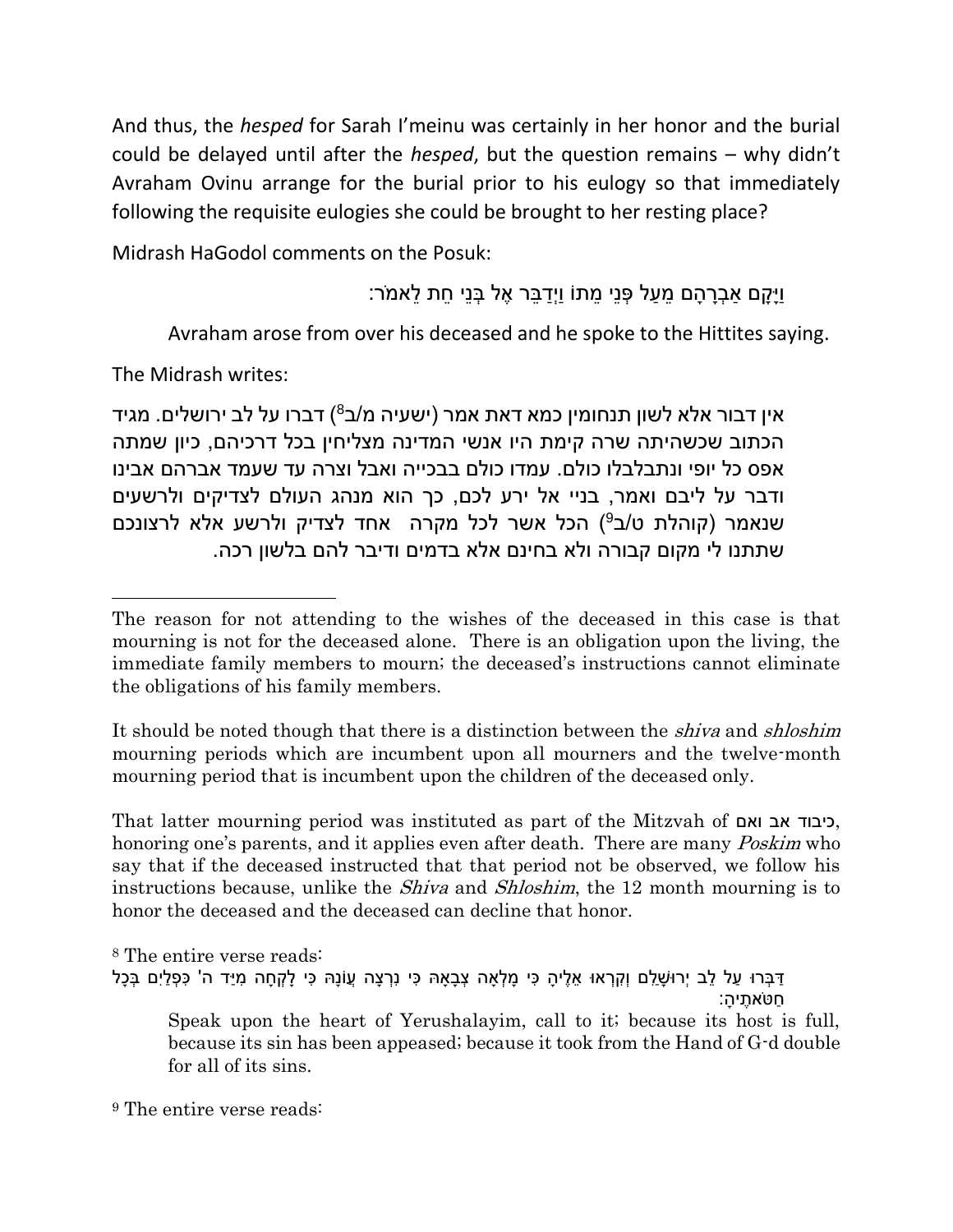*Dibbur* is an expression of consolation<sup>10</sup>. That is as we say 'Speak to the heart of Yerushalayim [and offer comfort].

ַּהַכֹּל כַּאֲשֶׁר לַכֹּל מִקְרֶה אֶחָד לַצַּדִּיק וְלָרָשָׁע לַטּוֹב וְלַשָּׁהוֹר וְלַשָּׁמֵא וְלַזֹּבֶחַ וְלַאֲשֶׁר אֵינֶּנּוּ זֹבֶחַ כַּטּוֹב ַכַּחֹטֶא הַנִּשְׁבַּע כַּאֲשֶׁר שְׁבוּעַה יַרֵּא: Everything is for all; one event occurs for the righteous and for the wicked, for the good, for the pure, for the impure, for the one who brings offerings and for the one who does not bring offerings; like for the good, like for the sinner, like for the one who takes oaths and like for the one who is afraid to take an oath. <sup>10</sup> This statement may seem surprising. In general, we find that *dibbur* is used to

connote harsh speech. That is what the Midrash (Lekach Tov, Parshata 6) writes at the beginning of Parshas Vo'eira:

אין דבור אלא לשון קשה

Dibbur is only an expressing of harsh language.

The Midrash is commenting on the opening verse in that Parsha (Sh'mos Perek 6/Posuk 2) that reads:

וַיְַּד ֵבר אֹ...ל'קים ֶאל מֹ ֶׁשה וַיֹא ֶמר ֵא ָּליו ֲאנִי ה':

Hashem spoke *(dibbur)* to Moshe and He said *(a'mira)* to him, 'I am Hashem'.

As surprising as the *drasha* of Midrash HaGodol on our Parsha may be, it is certainly has precedents.

See for example Midrash Tanchuma at the beginning of Parshas Acharei Mos that writes:

ואין דבור אלא ניחומים, כדאת אמרת דברו על לב ירושלים וגו'. Dibbur is only an expression of comfort, at it says, 'Speak upon the heart of Yerushalayim, etc.'

Regarding the Posuk in Parsha Voera, Rashi writes: וידבר א...ל'קים אל משה - דבר אתו משפט על שהקשה לדבר ולומר (שמות ה/כב) למה הרעותה לעם הזה:

G-d spoke to Moshe – Hashem spoke to Moshe with judgment because Moshe spoke harshly when he said, 'Why have You done bad to this people?'

Sifsei Chachamim writes there:

 $\overline{a}$ 

דייק מדכתיב א...ל'קים שהוא מדת הדין. אי נמי יש לומר דרש"י דייק מדכתיב וידבר לשון קשה הוא. רא"ם. ואל תקשה לך דהא הרבה פעמים כתיב בתורה וידבר ה' אל משה לאמר ואין פירושו לשון קשה דיש לומר דהתם כתיב אחריו לאמר ואם כן וידבר הוי כלל ולאמר הוא פרט שמפרש מה הוא הכלל דהיינו הדבור אבל כאן אין כתיב אחריו לאמר דויאמר אליו אני ה' דכתיב כאן לאו פרט של וידבר הוא אלא מלתא באפי נפשיה הוא דקאי על מה שאמר משה למה זה שלחתני כדמפרש רש"י. (מהרש"ל) מדכתיב אחריו אני ה' היפך זה לכך דרשו פה ולא במקומות אחרים: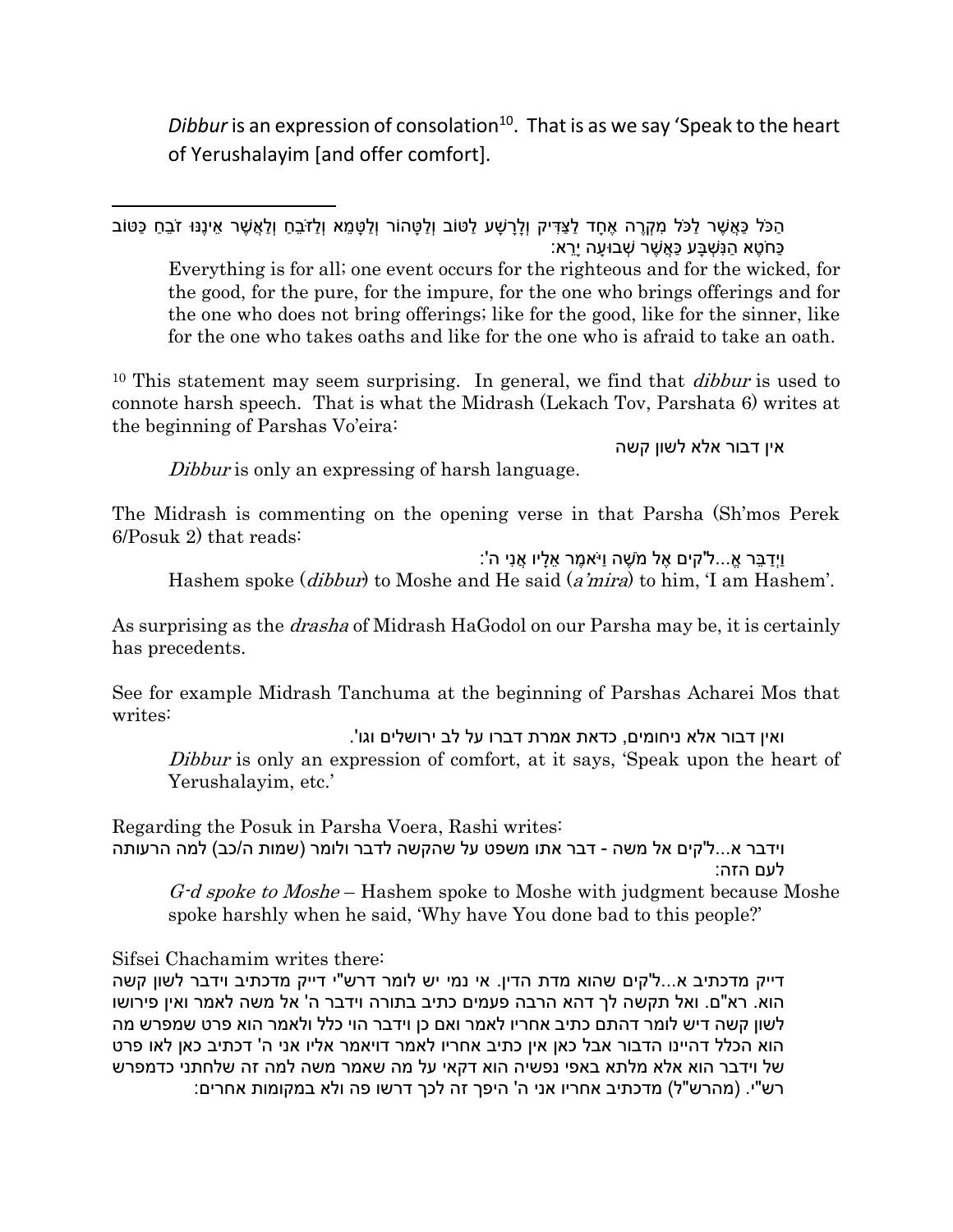This verse [that implies that Avraham spoke words of comfort to the Hittites] teaches that when Sarah was living, the people of that country were successful in all of their ways. When Sarah died, all the beauty of the country dissipated and all of the people became confused and Avraham Ovinu offered them consolation.

They all stood and cried and were mournful and in distress until Avraham stood before them and spoke to their hearts and said, 'My sons, this should not be bad for you because such is the way of the world for the righteous and the wicked as it says, "Everything happens to all, one event is for the righteous and for the wicked". But, is it your will that you will give me a place for burial – but not for free – but for money?'

He spoke with them softly.

 $\overline{\phantom{a}}$ 

But here, there is no word *leimor* and the phrase that follows, 'He said (*Amira*) to him, 'I am Hashem' is not a specification of the word *vavedaber* at the beginning of the verse, but an independent statement that refers back to what Moshe said, 'why did You send me?', as Rashi explains.

Maharshal explains that that since following the opening phrase of Vayedaber it says 'I am Hashem', implying mercy, that is in distinction to the opening phrase of *vayedaber* and that is why here *vayedaber* is interpreted as harsh speaking, but not in other places.

Rashi's explanation that Hashem spoke to Moshe 'with judgment' is based on the implication of the use of the Name E…lokim which refers to the Divine attribute of law [in contrast to mercy].

Another explanation is that Rashi saw the emphasis stemming from the word Va'yedaber which is a harsh word for 'speaking' – that is the explanation of the Mizrachi.

You should not question the fact that many times the Torah writes Hashem spoke (*dibbur*) to Moshe saying (*amira*) and it does not mean that He spoke harshly. The explanation is that in other places after *dibbur* it says *leimor*, as in 'Hashem said to him, I am Hashem'. And thus, vayedaber is a general statement that is specified by *Amira* – which is not harsh and that teaches that the *dibbur* in those places is also not harsh.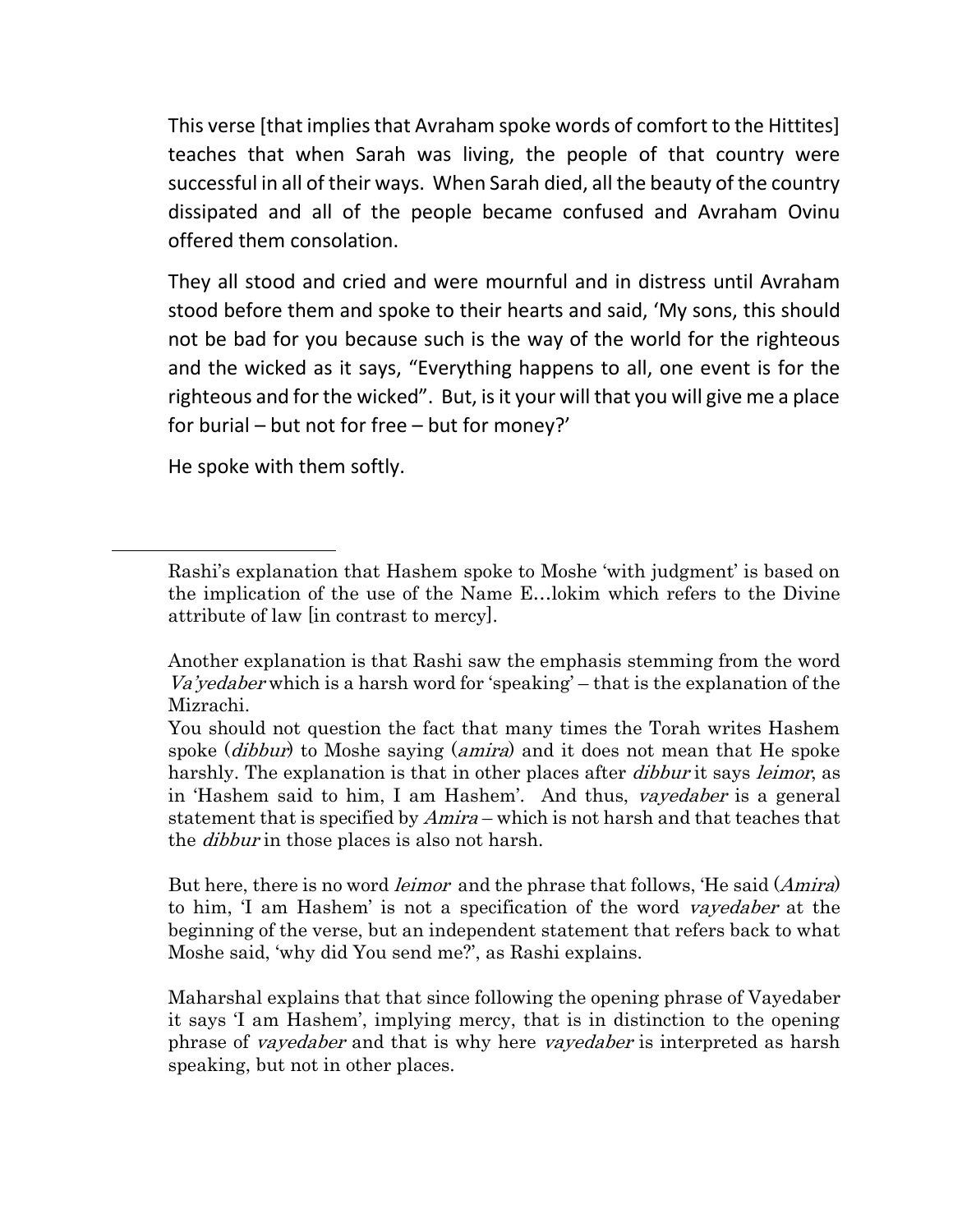However, this Midrash needs further explanation and explication. What is the flow of the words of comfort that Avraham Ovinu shares with the Hittites that lead to his request for a burial place for Sarah I'meinu?

When I read the P'sukim in our Parsha that 'Avraham arose' from his eulogy, I originally understood it as being a separate phase, unrelated to the *hesped*. However, the Midrash ties the two parts, *hesped* and request for a grave, into one phase.

What is the connection?

 $\overline{\phantom{a}}$ 

The commentary of Chasam Sofer (*Chasam Sofer al HaTorah* Parshas Chaye Sarah d.h. *ger v'so'shov* 5560), based on a section of Ramban here will help us understand the events that occurred after the death of Sarah I'meinu.

Ramban is commenting on Posuk 4 that reads:

ֶּגֶּר וְתוֹשָׁב אַנֹכִי עִמַּכֶם תְּנוּ לִי אֲחֻזַּת קֵבֶר עִמַּכֶם וְאֵקְבְּרַה מֵתִי מִלְּפַנַי:

I am a stranger and a resident with you; give me a permanent burial place as with you and I will bury my deceased from before me.

Ramban presents the following scenario:

גר ותושב אנכי עמכם - היה המנהג להיות להם בתי קברות, איש לבית אבותיו, ושדה קבורה אחד יקברו בו כל הגרים. והנה אברהם אמר אל בני חת, אני גר מארץ אחרת ולא הנחלתי מאבותי בית הקברות בארץ הזאת, והנה עתה אני תושב עמכם, כי חפצתי לשבת בארץ הזאת, ולכן תנו קבר להיות לי לאחזת עולם כאחד מכם,

*I am a stranger and a sojourner with you* – The custom was that there were separate cemeteries for each family line. There was field designated to bury strangers-foreigners. Behold, Avraham said to the Hittites, 'I am a stranger/foreigner from another land and I did not have an inheritance of a cemetery from my ancestors in this land. But now I am a *toshav* – I am a citizen here with you because I wish to dwell in this land. Therefore, [I request] that you give me a permanent cemetery like every one of you has $^{11}$ .

<sup>11</sup> Ramban continues to explain the unfolding of the event based on the response of the Hittites to his request. That response (Posuk 6) reads:

<sup>ּ</sup>שְׁמַעֲנוּ אֶדֹנִי נְשִׂיא אֱ...ל'קים אַתָּה בְּתוֹכֶנוּ בְּמִבְחַר קְבָרִינוּ קְבֹר אֶת מֱתֶךָ אִישׁ מְמֶנּוּ אֶת קִבְרוֹ לֹא יִ ְּכ ֶלה ִמ ְּמָך ִמ ְּקבֹר ֵמ ֶתָך: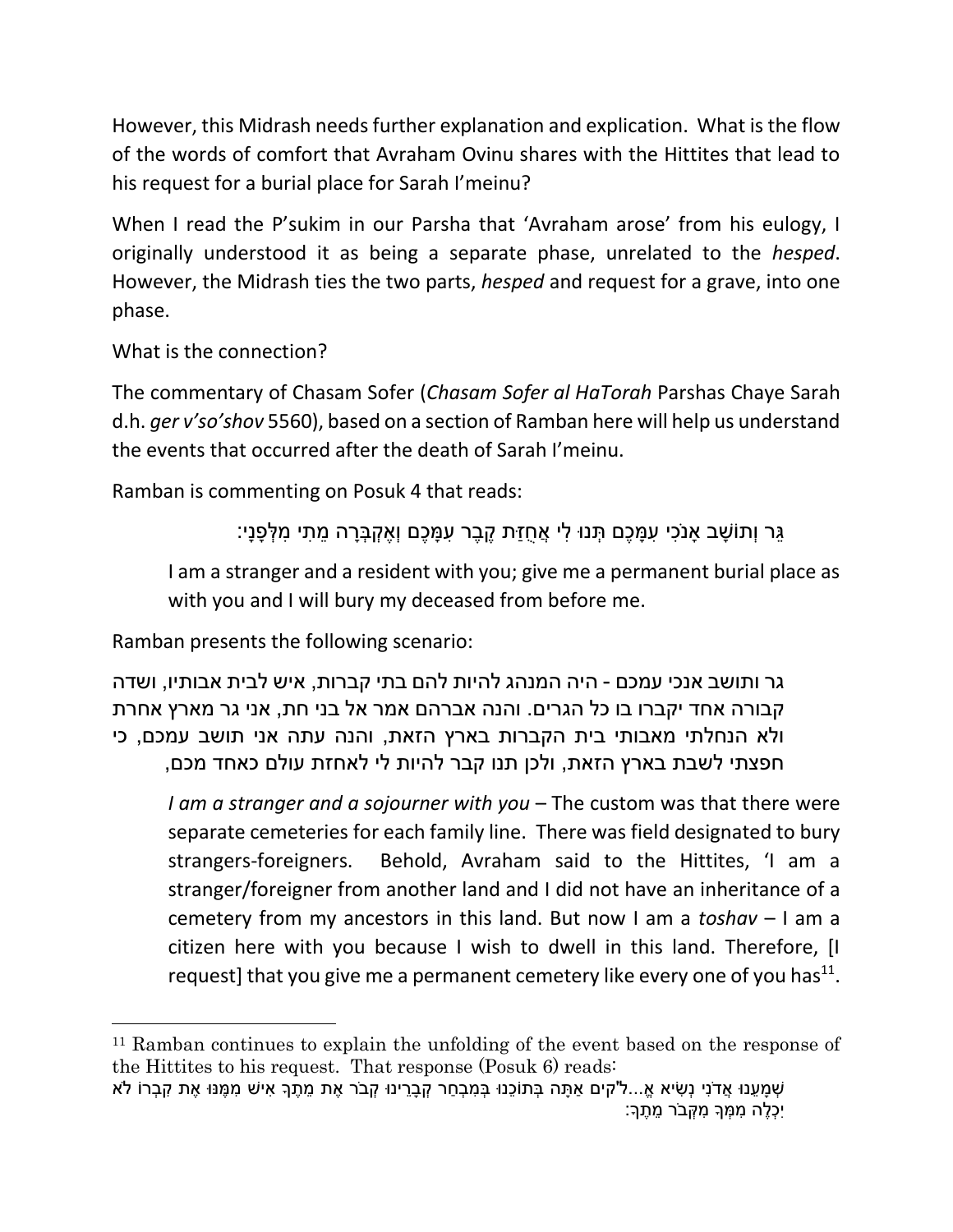Chasam Sofer writes:

 $\overline{\phantom{a}}$ 

גר ותושב אנכי עמכם – פירוש כי הם הקפידו שלא לקבור איש נכרי בקברם כמו שכתב הרמב"ן, והוא פתיות שכל זמן שהאדם חי על פני האדמה הרי הוא גר גם בארץ מולדתו, וכשמת האדם הרי הוא תושב בכל מקוםעל דרך שאמרו חז"ל בפרק קמא דמועד קטן (ט ב) לחרוב ביתך וליתוב אושפיזך ואם כן מה טעם לומר שלא יקברו נכרי בקבורתם והיינו דאמר אברהם אבינו מעליו השלום גר ותושב אנכי עמכם פירוש גם אנכי גם אתם שנינו גרים וגם תושבים, בעולם הזה הרינו גרים, ולאחר מיתה שנינו תושבים, על כן תנו לי אחוזת קבר עמכם.

*I am a stranger and a sojourner with you* – The explanation is that the Hittites were very particular not to bury a foreigner in their graves, as Ramban wrote. Such an attitude is foolish because as long as a person lives on the face of the land he is a stranger in the land of his birth and when a person dies becomes a sojourner wherever he will be as Chazal said, 'Destroy your house and make a place for the guest to live<sup> $12$ </sup>. If so, what reason is there to say that a foreigner should not be buried in their graves?

Ramban tells us to understand the dialogue as follows:

<sup>12</sup> Rashi explains there that the 'house' is the grave and those words were expressed as a blessing that a person should not die and need his 'house'. Rather he should continue to live.

Chazal expressed the burial place as being one's 'home' – implying permanence and prior to death one is a 'guest' – implying lack of permanence.

Hear us, master –you are a prince of G-d in our midst, bury your dead in the best of our graves; no one among us will withhold his grave from you from burying your dead.

ומפני שאמר "תנו", חשבו שבקש אותה מהם במתנה, וענו אותו אינך נחשב בעינינו כגר ותושב, אבל אתה מלך, המליכך הא...ל'קים עלינו ואנחנו ואדמתנו עבדים לך, תקח כל בית הקברות שתחפוץ בו וקבור מתך שם, ויהיה לך לאחזת קבר לעולם, כי איש ממנו לא ימנעהו ממך: Because Avraham said 'give the burial site' the Hittites thought that Avraham was requesting a gift. Their response was that they did not consider Avraham as a stranger/foreigner and sojourner. They said to him 'but you are a king that G-d appointed you as a king over us and we and our lands are in servitude to you. Take any cemetery that you wish and bury your dead there and you will have a permanent cemetery, because no one among us will prevent you from burying your dead.'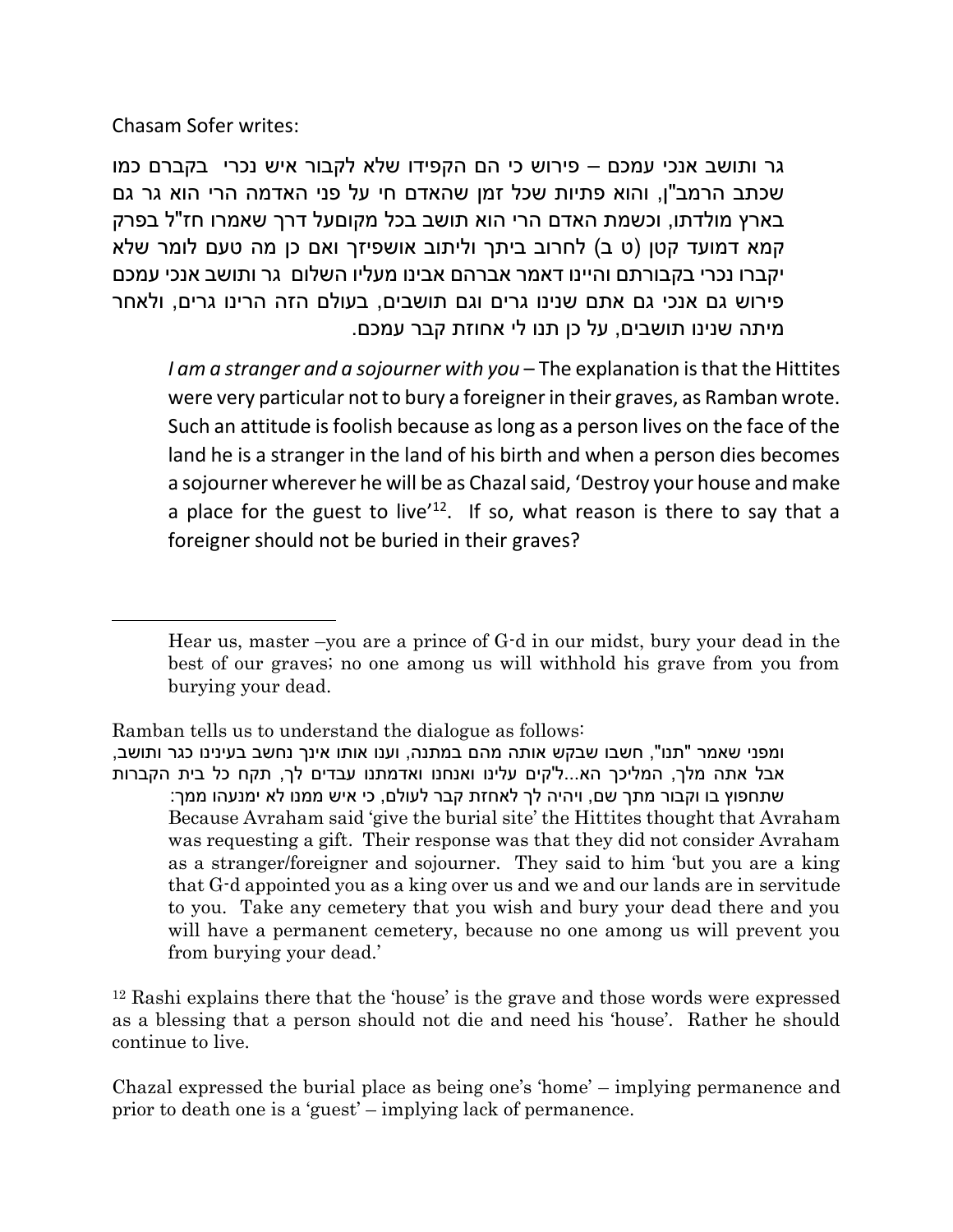And that is what Avraham said, 'I am a stranger and a sojourner *with you*. That means that both you and I are both strangers and sojourners. In this world we are strangers and after death we are all sojourners. Therefore, I ask for a permanent cemetery with you.

It may see strange to think of Avraham Ovinu presenting a philosophical/theological argument to the Hittites. We certainly do not have a sense of their being a community of intellectuals that were ready to contemplate man's place on earth and his existence in life and in death.

Of course, it is true that Avraham wanted to spread the true Divine message throughout Eretz Yisroel but it hardly seems that this was the proper time to do anything other than to assure the swift burial of Sarah I'meinu.

But the explanation seems to be that the *hesped* that Avraham delivered was a requisite prelude to his seeking a burial place for Sarah I'meinu.

The Midrash that was cited taught that Sarah I'meinu's life provided a bountiful blessing for all those who surrounded her, whether they knew her or not.

We already saw the blessing that she brought at the birth of Yitzchak Ovinu. When her nasty neighbors and guests questioned the maternity of Yitzchak, whether Sarah really did give birth to him or did she adopt some abandoned baby, she was able to nurse many children, proving conclusively that she had given birth.

At the end of the Parsha we learn (Rashi to Perek 24/Posuk 67) that one of the blessings that Sarah I'meinu brought to her home was that

ברכה מצויה בעיסה

The dough that she baked into bread contained a special *brachah*.

*Bracha* implies bounty. The food that Sarah I'meinu had was bountiful in terms of the fact that even a small amount brought satiation. That uniqueness was not limited to her home alone, says the Midrash. It was shared with others.

And thus it seems strange that despite the gratitude that the Hittites had for Sarah I'meinu, despite their recognition of the blessings that she brought them, there was a strong measure of recalcitrance and refusal to allow her burial. The Hittites cried but that did not change their mind.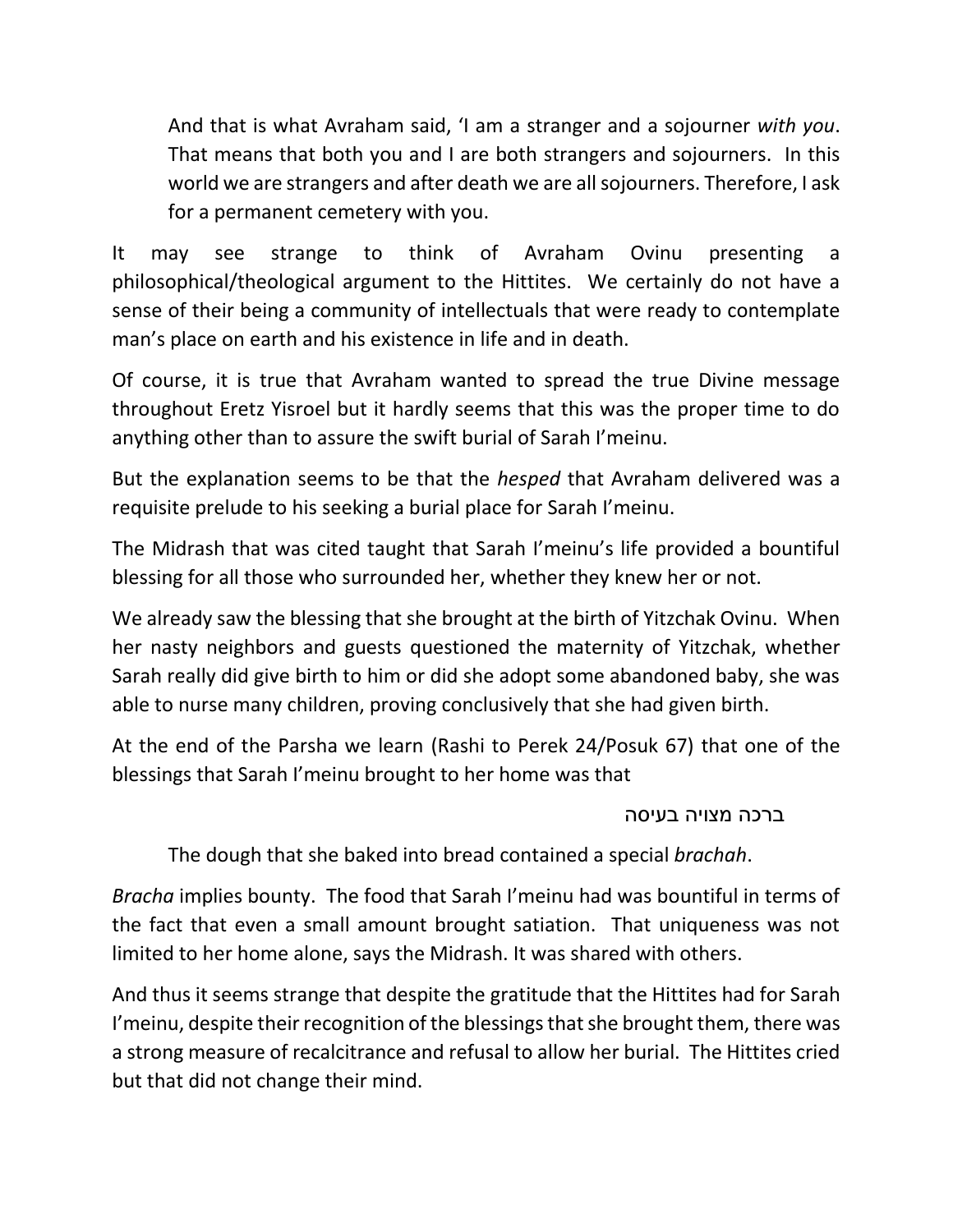Therefore, Avraham Ovinu undertook a two-part campaign to obtain the proper burial for his wife.

The first part of that campaign was personal. It was to remind the Hittites of the goodness of Sarah I'meinu, the benefits that she provided that and not let find excuses to ignore the proper response to her death  $-$  by a willingness to allow Avraham Ovinu to bury Sarah I'meinu in the plot that he chose.

We may term that first step as 'emotional outreach'. There was certainly no manipulation on the part of Avraham Ovinu. All that he said was true and the Hittites knew it. But the message had to sink in.

And for those for whom the 'emotional outreach' was not moving enough, Avraham Ovinu presented an intellectual approach that would perhaps convince those who did not wish to allow emotional arguments to break the long-standing traditions that they followed.

[Of course, the end result was that Avraham was able to obtain the portion of land that he wished, but only after paying an outlandish price.]

If this approach, synthesizing the Midrash, Ramban and Chasam Sofer is correct, it will answer the famous questions noted at the very beginning of these words and the secondary question that we posed.

- Crying should precede the eulogy, not come afterwards. Why is the order here different?
- Whoever heard of a eulogy being delivered and then followed by making arrangements for burial?

The answer that we can suggest is that the eulogy that Avraham delivered for Sarah I'meinu was not a eulogy only for the purpose of giving her the proper *kavod* that she deserved.

Avraham Ovinu used the *hesped* that he delivered to be a means by which the Hittites would allow him to bury her in the grave that he had chosen. And, certainly, that would be exceptional *k'vod ha'meis* – bringing honor to the dead.

Avraham Ovinu did not involve himself in the purchase of the grave before delivering his *hesped* because it was impossible to do so. The *hesped* itself was to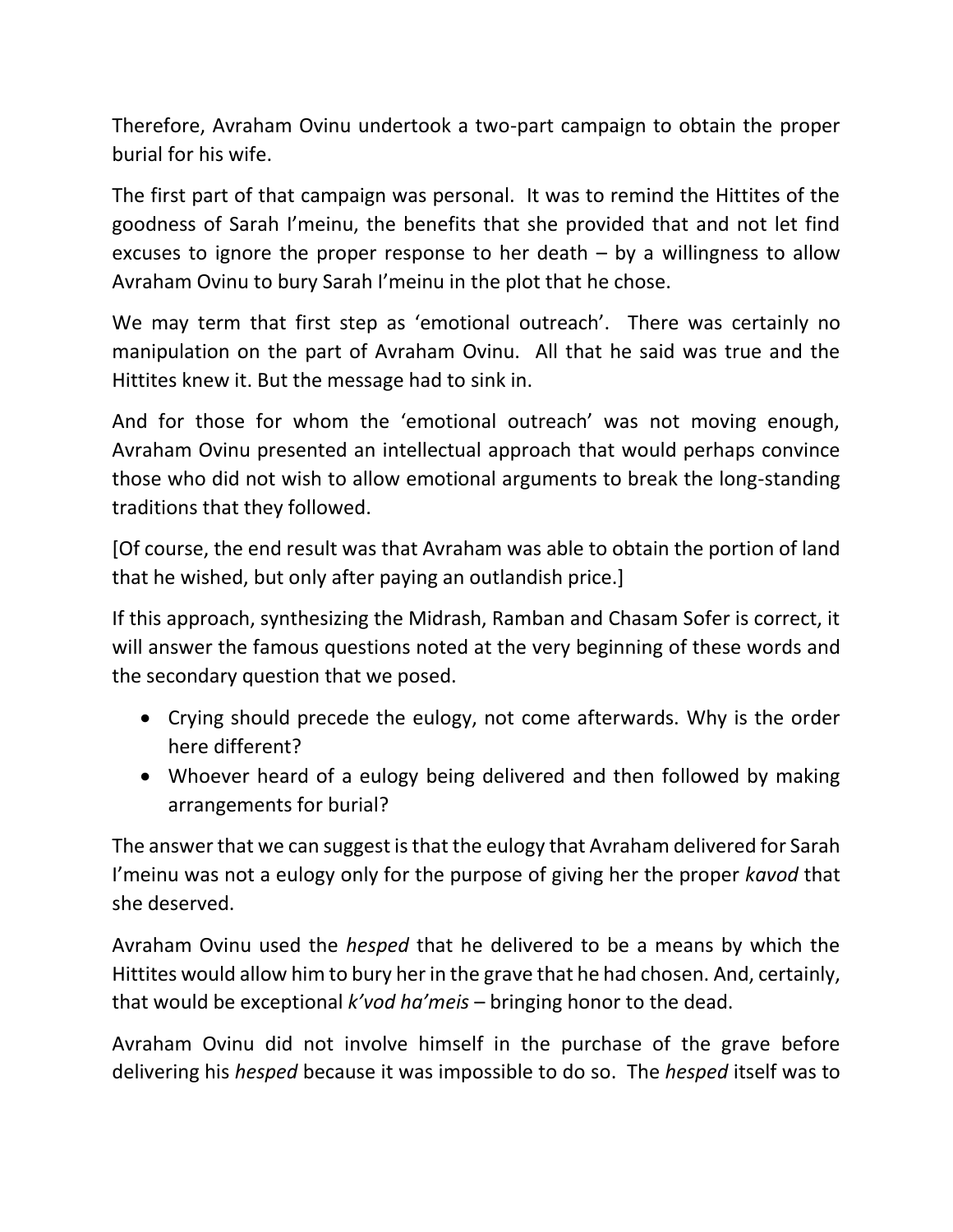be a vehicle through which he would attempt to persuade the Hittites to cooperate with him.

And, if this is so, we understand why the order of crying and eulogy was reversed here.

A person cries first to release his emotions in order that he will be able to deliver a more orderly eulogy. Avraham Ovinu had no time to release his emotions. The burial of Sarah took precedence and the means to enable that burial took precedence and thus the *hesped* had to come first.

Had Avraham cried prior to the *hesped* he would have been postponing his wife's burial that was to have taken place as immediately as possible.

It may certainly appear that this explanation stretches our understanding and that it may be far from what is apparent in the Parsha.

However, Midrash Tanchuma on our Parsha (Parshata 3) lends strength to our hypothesis. The beginning of that section reads:

זה שאמר הכתוב אשת חיל מי ימצא (משלי לא/י), הדברים על מי נאמרו, לפי שכתיב למעלה ויבא אברהם לספוד לשרה ולבכותה (בראשית כג/ב), התחיל בוכה ומספיד, ואמר אימתי יש לי ליטול כיוצא בך, אשת חיל זו שרה, שנאמר הנה נא ידעתי כי אשה יפת מראה את (בראשית יב/יא<sup>13</sup>). ורחוק מפנינים מכרה, שבאת ממרחק, שנאמר (. <sup>14</sup> קורא ממזרח עיט מארץ מרחק איש עצתי )ישעיה מו/יא

l

<sup>14</sup> The entire verse reads:

ָּהֹרְא מִמִּזְרַח עַיט מָאֶרֶץ מֶרְחַק אִישׁ עֲצַתִּי אף דְּבֵּרְתִּי אף אֶבִיאֶנַּה יַצַרְתִּי אף אֶעֱשֶׂנַּה: He calls from the east, advice from a distant land, the man of My counsel; I also spoke; I also brought him; I formed him I will also make him.

## Rashi writes there:

קורא ממזרח עיט - מארץ ארם שהיא במזרח קראתי לי את אברהם להיות נמלך בעצתי... He calls advice from the east – From the Land of Aram which is in the east. I Hashem called Avraham to take advice from My counsel.

<sup>13</sup> The entire verse reads:

<sup>ְ</sup>יָּהִי כָּאֲשֶׁר הִקְרִיב לַבוֹא מִצְרַיְמָה וַיֹּאמֶר אֶל שַׂרַי אִשָׁתּוֹ הִנֵּה נָא יַדַעְתִּי כִּי אִשָּׁה יְפַת מַרְאֶה אַתְּ: When Avraham approached Egypt he said to Sarai his wife, 'behold now I know that you are a beautiful woman.'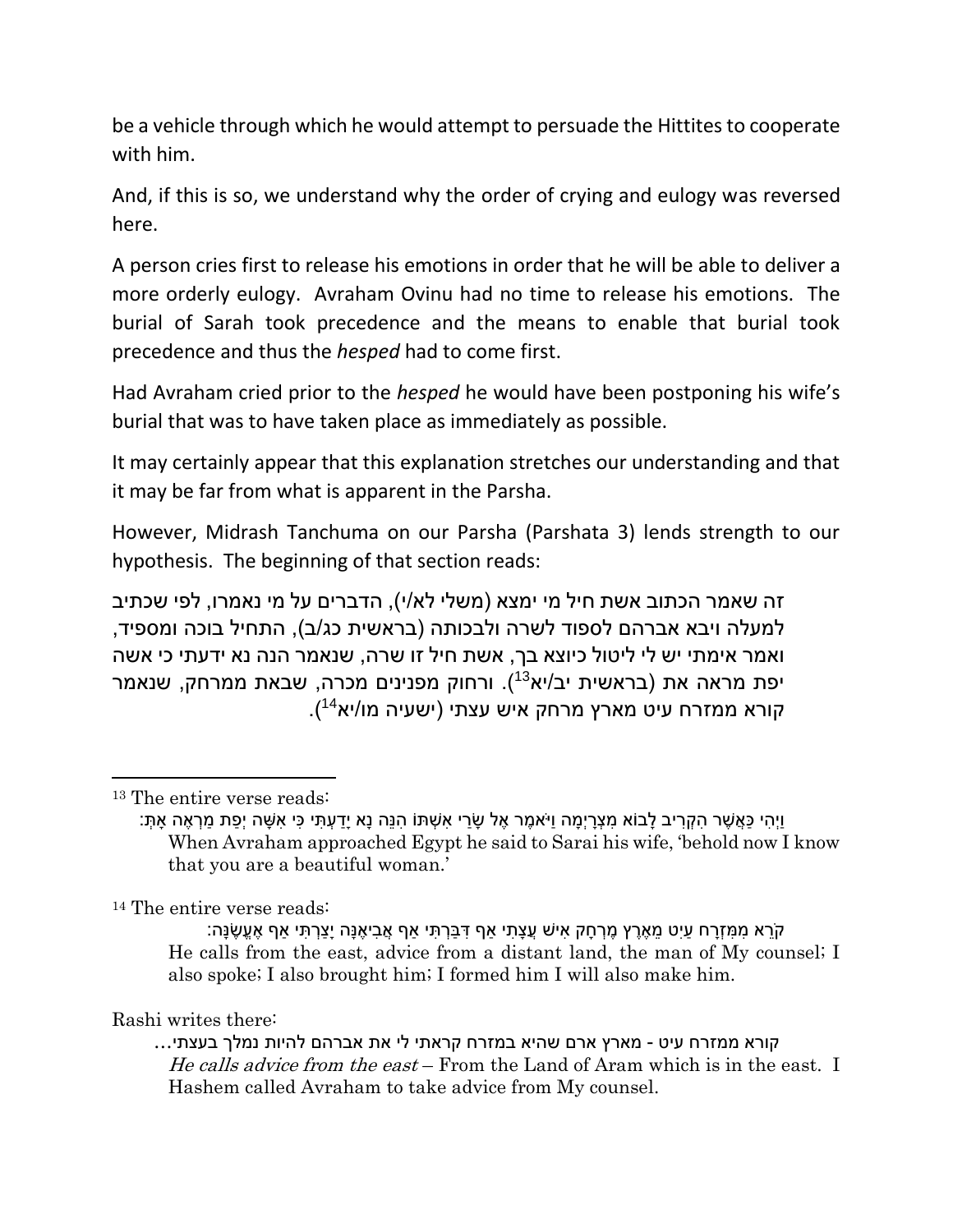That which the Posuk writes, 'A woman of valor, who can find?' About whom were these words said? Since it says above in our Parsha, 'Avraham came to eulogize Sarah and to cry for her', Avraham began to cry and eulogize<sup>15</sup>.

He said, 'When can I take a wife like you?' [The words] *eishes chayil* refer to Sarah as it says, 'Behold I know that you are a beautiful woman.'

[The continuation of the verse reads] 'Her value far outdistances pearls.' This also refers to Sarah who came [to Eretz Yisroel] from a great distance as it says, 'Hashem calls from the east, advice from a distant land, the man of My counsel.

Midrash Tanchuma continues and interprets each Posuk and phrase of *Eishel Chayil*<sup>16</sup> as referring to Sarah I'meinu.

The Midrash interprets this verse (Posuk 16):

ָּזְמְמָה שָׂדֶה וַתִּקְחֵהוּ מִפְּרִי כַפֶּיהָ נָטְעָה כָּרֶם:

She initiated thought about the field and she took it; from the fruit of her hands she planted the vineyard.

The Midrash writes:

 $\overline{a}$ 

מרחק - קראתי לאיש עצתי ועמו יעצתי בין הבתרים ארבע גליות כמו שמפורש בבראשית רבה בראשית טו/יב) והנה אימה חשיכה גדולה וגו': A distance – I Hashem called to the man of My counsel and with him I consulted at Bris bein HaBesorim regarding the four exiles as it is written in

Midrash B'reishis Rabba on the verse, 'behold fright, great darkness.

אף דברתי - עמו הגליות וגאולתן אף אביאנה: I also spoke – with Avraham regarding the exiles and their redemption. I will also bring him.

<sup>15</sup> We note that the Midrash writes that the 'crying' preceded the eulogy.

<sup>16</sup> Mishlei Perek 31/P'sukim 10-31.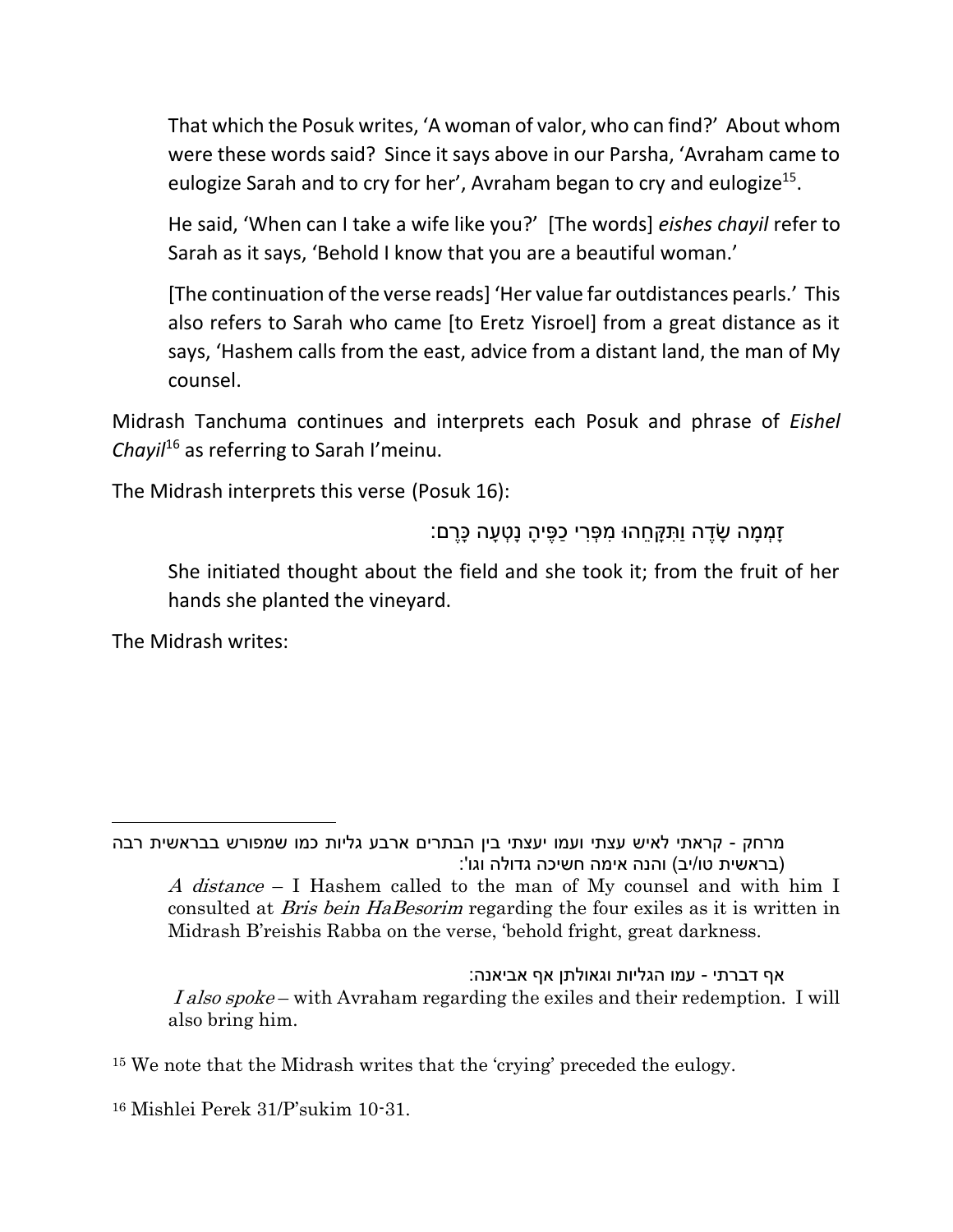זממה שדה ותקחהו, שעד שהיא בחיים זממה ליטול את מערת המכפלה, ותקחהו שהרי נקברה בה. מפרי כפיה נטעה כרם, שנאמר ויטע אשל (בראשית כא/לג<sup>17</sup>), מהו ויטע, כמו דאת אמרת ויטע כרם (בראשית ט/כ<sup>18</sup>).

*She initiated thought about the field* - While Sarah was yet alive she thought to take *Meoras HaMachpelah*, and she took it – because she was buried there.

*From the fruit of her hands she planted a vineyard* – As it says, Avraham planted an *eishel* tree. What does *planted* imply? We learn from the verse '*he planted* a vineyard'.

The Midrash does not explain what that 'vineyard' of Eishes Chayil was and its purpose.

In his notes to the Midrash, Rav Shlomo Buber<sup>19</sup> who edited an edition of the Tanchuma among many other works, shares variant texts that explain this *kerem*-

<sup>17</sup> The entire verse reads:

 $\overline{\phantom{a}}$ 

וַיִ ַטע ֶא ֶׁשל ִב ְּב ֵאר ָּׁש ַבע וַיִ ְּקָּרא ָּׁשם ְּב ֵׁשם ה' א...ל עֹולָּם: He planted an eishel in B'er Sheva and he proclaimed there the Name of Hashem, G-d eternal.

Rashi explains there: אשל - רב ושמואל, חד אמר פרדס להביא ממנו פירות לאורחים בסעודה, וחד אמר פונדק לאכסניא ובו כל מיני פירות. Eishel – Rav and Shmuel disputed. One said that *eishel* means an orchard from

which Avraham would give his guests fruit for their meal. One says that it was guest house that had much fruit.

<sup>18</sup> The entire verse reads:

וַיַּחֶל נֹחַ אִישׁ הַאֲדַמָּה וַיִּטָּע כַּרֵם: Noach, a man of the ground, profaned and he planted a vineyard.

<sup>19</sup> In the 19<sup>th</sup> Century, alongside the *Haskalah*, a group of scholars formed a group called נרדמים מקיצי' – they who awaken those who slumber'.

The נרדמים, those who slumber, were Sefarim, often manuscripts, that were ignored for centuries or had texts that had many errors. With their scholarship, they edited and published corrected editions with copious notes that expressed unique and comprehensive erudition.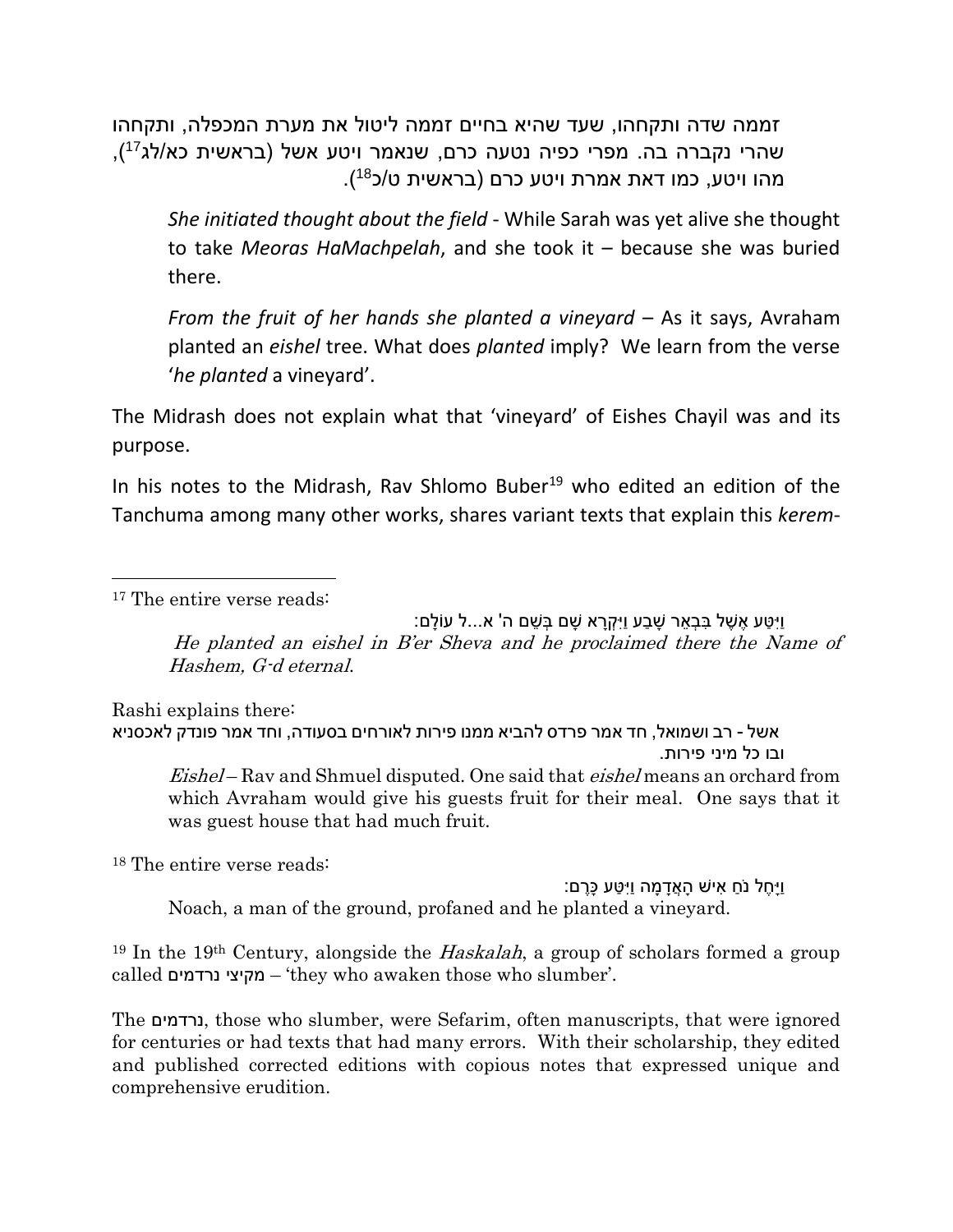vineyard. One text brings a verse from Yeshaya Perek 5. That Perek describes the song of one who works his vineyard with care and devotion and performs all of the necessary actions to make it successful. The Novi then explains why he wrote these descriptive sentences about a vineyard and its care:

```
ָּכִּי כֶּרֶם ה' צְבָאוֹת בֵּית יְשָׂרַאֵל וְאִישׁ יְהוּדַה נְטַע שַׁעֲשׁוּעַיו וַיְּקַו לְמִשְׁפָּט וְהִנֵּה מִשְׂפָּח
                                                                               ַ לְצְדַקַה וְהִנֶּה צְעֲקַה:
```
Because the vineyard of Hashem of hosts is the House of Israel; a man from Yehuda planted it with pleasure and he hoped that they would act justly but behold they turned from righteousness and there was an outcry.

According to this text, in Avraham's *hesped* for her, Sarah I'meinu is inaugurating G-d's vineyard upon the land. She is preparing it, nurturing it and removing that which would interfere with its growth.

She nurtured it by raising Yitzchak and removed the interferences by banishing Yishmael.

And in this *hesped*, sanctified by Shlomo HaMelech in Sefer Mishlei, Meoras HaMachpela, representing the history of Israel and its founding fathers, is eternally connected with its future – the vineyard that was tended with care, concern and intelligence that was to produce Am Yisroel.

Yes, in the path of history there were disappointments and outcry. Even today, more than 3,500 years later, there are disappointments as we know so well.

But, we are empowered by חברון ישני, those who slumber in the Machpelah. There is no question that when we daven to the G-d of our Fathers and Mothers that their *z'chus* stands with us throughout the generations.

Our Parshas Chaye Sarah connects our past with our present and our future.

May we merit speedily in our days to see the complete fruition of the hopes and aspirations of Sarah I'meinu and all of Ovos and I'mahos.

Shabbat Shalom

 $\overline{\phantom{a}}$ 

Reb Shlomo Buber was one of the prime members of that illustrious group from whom we continue to benefit to this day.